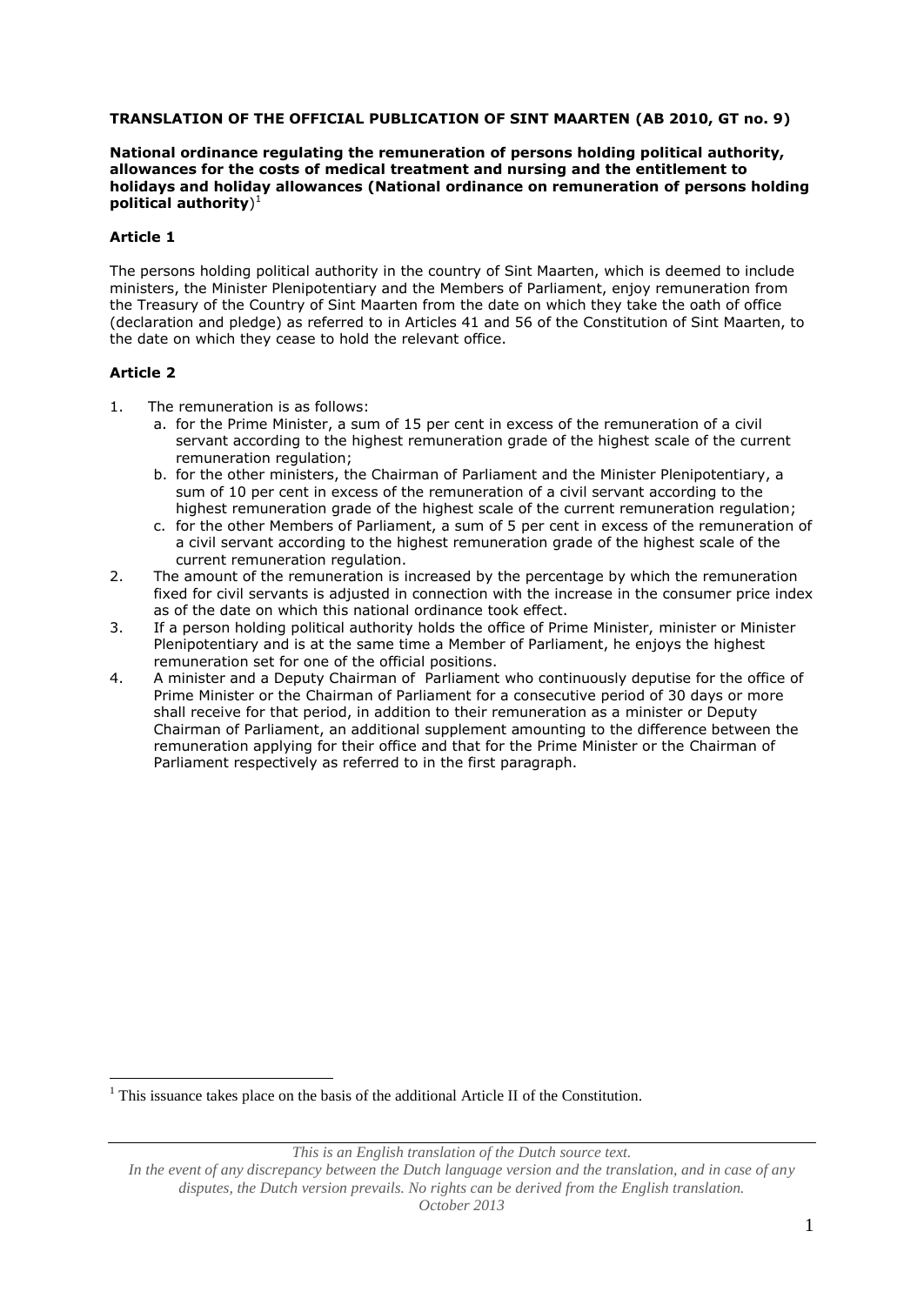# **Article 3**

- 1. In addition to their remuneration as referred to in Article 2, holders of political authority receive a monthly supplement for representation of 6% of their remuneration.
- 2. A minister and a Deputy Chairman of Parliament who continuously deputise for the office of Prime Minister or the Chairman of Parliament for a consecutive period of 30 days or more shall receive for that period, in addition to their remuneration as a minister or Deputy Chairman of Parliament, an additional supplement amounting to the difference between the representation allowance applying for their office and that for the Prime Minister or the Chairman of Parliament respectively as referred to in the first paragraph.
- 3. A person holding political authority shall enjoy an allowance for the costs of business use of a car or telephone.

# **Article 4**

- 1. Persons holding political authority are entitled to first-class health insurance for themselves and their family members.
- 2. Persons holding political authority who are prevented from performing their official duties due to illness are entitled to sick leave while retaining full pay until they recover their health.
- 3. The provision referred to in the first paragraph shall be granted by national decree in response to a written request to that effect.

### **Article 5**

- 1. In the event of the decease of a person holding political authority, payment of the remuneration and supplements referred to in Articles 2 and 3 respectively shall continue no longer than the date of decease. In that case, an amount will also be paid out to the widow or widower equal to three times the amount of the monthly income at the time of decease.
- 2. If a deceased person holding political authority leaves no widow or widower, the payment shall be made to any minor legitimate or illegitimate children. If there are no such children, the payment shall be made to parents, brothers, sisters or children who have reached the age of majority if the deceased was the breadwinner, for these relations.
- 3. If a deceased person holding political authority also leaves no relations as referred to in the second paragraph, the amount referred to in the first paragraph may be paid out partially or in full to cover costs relating to the funeral, if the estate of the deceased person holding political authority is insufficient to cover those costs.
- 4. 'Monthly income' is deemed to refer to the remuneration plus the supplements referred to in Article 3.

### **Article 6**

- 1. A minister or Minister Plenipotentiary is entitled to holidays of thirty working days per calendar year while retaining full pay. For each full calendar month in which he was not working as such, other than due to illness or holidays, the number of holiday days referred to in the first sentence shall be reduced by one twelfth. The number of days to which he is entitled following such a reduction shall be rounded up to full days if necessary.
- 2. The holiday referred to in the preceding paragraph shall be granted by national decree in response to a written request to that effect.
- 3. To the extent that a minister or Minister Plenipotentiary is not granted the number of holidays in a calendar year to which he is entitled pursuant to this Article, he shall be paid for the holidays that he has not taken up.

# **Article 7**

1. A person holding political authority is entitled to a holiday allowance for each calendar month or half or more thereof in which he holds office, on the same basis as an official who enjoys remuneration which is fixed according to the highest remuneration grade of the highest scale of the Remuneration Regulation, in observance of the provisions of the following paragraphs.

*This is an English translation of the Dutch source text.*

*In the event of any discrepancy between the Dutch language version and the translation, and in case of any disputes, the Dutch version prevails. No rights can be derived from the English translation. October 2013*